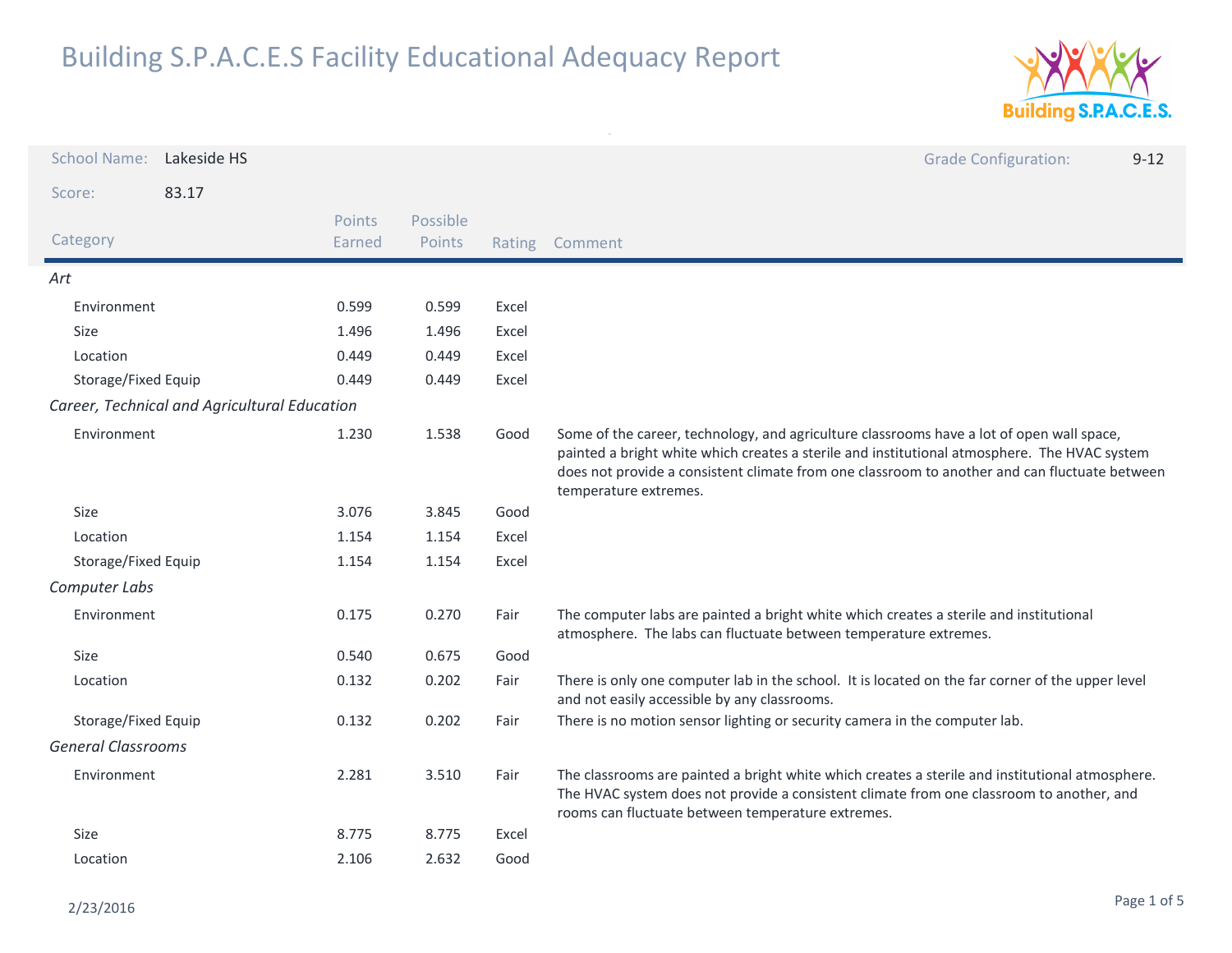

| <b>School Name:</b>                 | Lakeside HS |                  |                    |       | <b>Grade Configuration:</b><br>$9 - 12$                                                                                                                                                                                                             |
|-------------------------------------|-------------|------------------|--------------------|-------|-----------------------------------------------------------------------------------------------------------------------------------------------------------------------------------------------------------------------------------------------------|
| Score:                              | 83.17       |                  |                    |       |                                                                                                                                                                                                                                                     |
| Category                            |             | Points<br>Earned | Possible<br>Points |       | Rating Comment                                                                                                                                                                                                                                      |
| <b>General Classrooms</b>           |             |                  |                    |       |                                                                                                                                                                                                                                                     |
| Storage/Fixed Equip                 |             | 1.711            | 2.632              | Fair  | Many classrooms are missing at least one of the following standard equipment items: a locked<br>storage cabinet, a locked teacher cabinet, or bookcase.                                                                                             |
| <b>Instructional Resource Rooms</b> |             |                  |                    |       |                                                                                                                                                                                                                                                     |
| Environment                         |             | 0.467            | 0.719              | Fair  | The resource rooms are painted a bright white which creates a sterile and institutional<br>atmosphere. The HVAC system does not provide a consistent climate from one room to another,<br>and they can fluctuate between temperature extremes.      |
| Size                                |             | 1.797            | 1.797              | Excel |                                                                                                                                                                                                                                                     |
| Location                            |             | 0.539            | 0.539              | Excel |                                                                                                                                                                                                                                                     |
| Storage/Fixed Equip                 |             | 0.350            | 0.539              | Fair  | Many resource rooms were missing at least one of the following standard fixed equipment<br>items: a locked storage cabinet, a locked teacher cabinet, or bookcase.                                                                                  |
| <b>Learning Environment</b>         |             |                  |                    |       |                                                                                                                                                                                                                                                     |
| Learning Style Variety              |             | 2.925            | 4.500              | Fair  | Lakeside High has a traditional design that does not provide sufficient flexible learning spaces or<br>storage for ongoing projects.                                                                                                                |
| <b>Interior Environment</b>         |             | 1.170            | 1.800              | Fair  | Most areas of the building are painted a bright white which creates a sterile and institutional<br>atmosphere. The HVAC system does not provide a consistent climate from one area to another,<br>and rooms fluctuate between temperature extremes. |
| <b>Exterior Environment</b>         |             | 1.080            | 1.350              | Good  |                                                                                                                                                                                                                                                     |
| Environment                         |             | 0.607            | 0.759              | Good  |                                                                                                                                                                                                                                                     |
| Media Center                        |             |                  |                    |       |                                                                                                                                                                                                                                                     |
| Size                                |             | 1.518            | 1.897              | Good  |                                                                                                                                                                                                                                                     |
| Location                            |             | 0.569            | 0.569              | Excel |                                                                                                                                                                                                                                                     |
| Storage/Fixed Equip                 |             | 0.569            | 0.569              | Excel |                                                                                                                                                                                                                                                     |
| Music                               |             |                  |                    |       |                                                                                                                                                                                                                                                     |
| Environment                         |             | 0.534            | 0.534              | Excel |                                                                                                                                                                                                                                                     |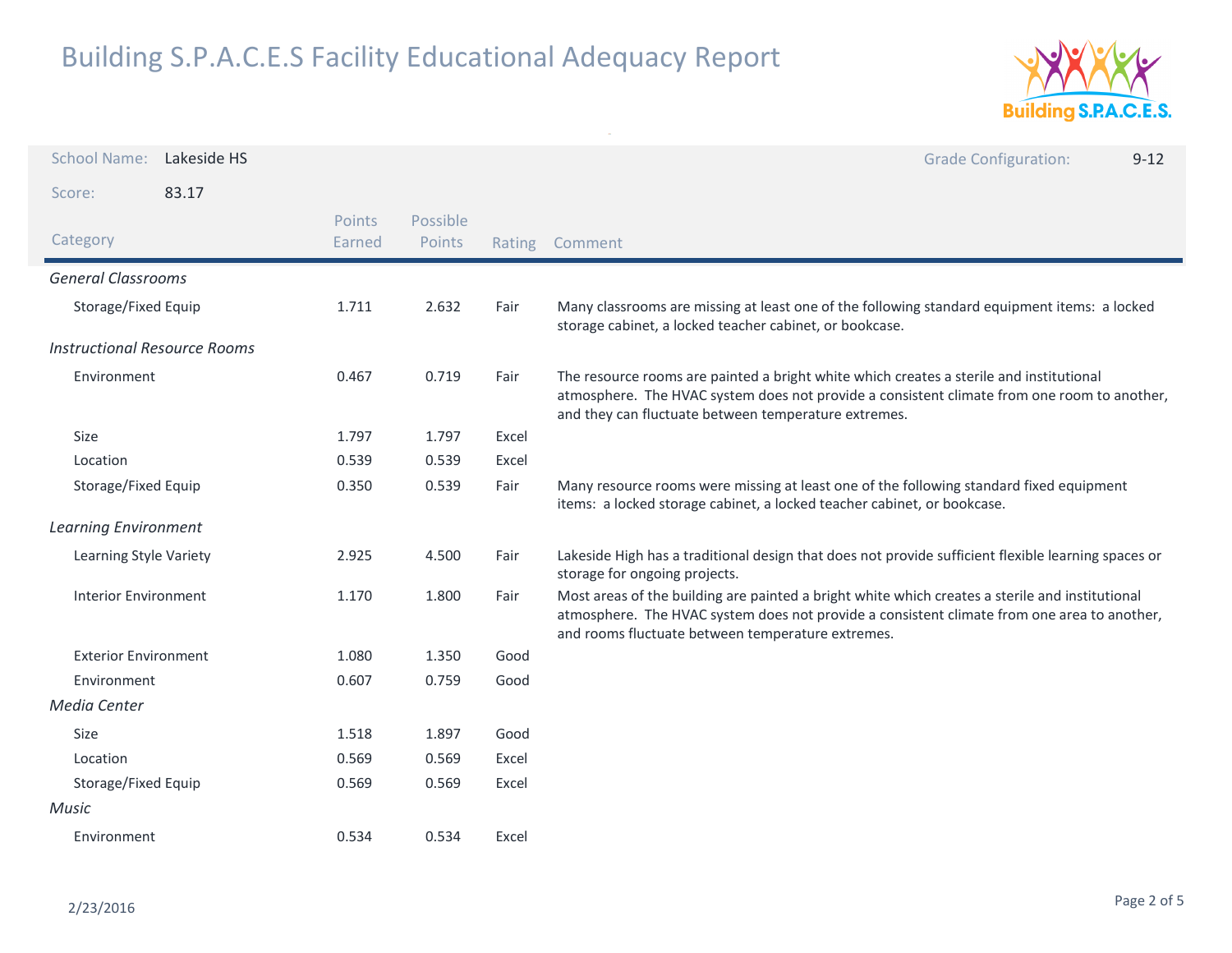

| <b>School Name:</b>              | Lakeside HS |                  |                    |        | <b>Grade Configuration:</b><br>$9 - 12$                                                                                                                                                                                        |
|----------------------------------|-------------|------------------|--------------------|--------|--------------------------------------------------------------------------------------------------------------------------------------------------------------------------------------------------------------------------------|
| Score:                           | 83.17       |                  |                    |        |                                                                                                                                                                                                                                |
| Category                         |             | Points<br>Earned | Possible<br>Points | Rating | Comment                                                                                                                                                                                                                        |
| Music                            |             |                  |                    |        |                                                                                                                                                                                                                                |
| Size                             |             | 1.069            | 1.336              | Good   | There are only three practice rooms, and they are located in an area that is not in a direct line of<br>sight.                                                                                                                 |
| Location                         |             | 0.401            | 0.401              | Excel  |                                                                                                                                                                                                                                |
| Storage/Fixed Equip              |             | 0.321            | 0.401              | Good   |                                                                                                                                                                                                                                |
| <b>Performing Arts</b>           |             |                  |                    |        |                                                                                                                                                                                                                                |
| Environment                      |             | 0.289            | 0.289              | Excel  |                                                                                                                                                                                                                                |
| <b>Size</b>                      |             | 0.721            | 0.721              | Excel  |                                                                                                                                                                                                                                |
| Location                         |             | 0.216            | 0.216              | Excel  |                                                                                                                                                                                                                                |
| Storage/Fixed Equip              |             | 0.216            | 0.216              | Excel  |                                                                                                                                                                                                                                |
| <b>Physical Education</b>        |             |                  |                    |        |                                                                                                                                                                                                                                |
| Environment                      |             | 2.160            | 2.160              | Excel  |                                                                                                                                                                                                                                |
| Size                             |             | 4.320            | 5.400              | Good   |                                                                                                                                                                                                                                |
| Location                         |             | 1.620            | 1.620              | Excel  |                                                                                                                                                                                                                                |
| Storage/Fixed Equip              |             | 1.620            | 1.620              | Excel  |                                                                                                                                                                                                                                |
| <b>Science</b>                   |             |                  |                    |        |                                                                                                                                                                                                                                |
| Environment                      |             | 0.485            | 0.747              | Fair   | The science labs are painted a bright white which creates a sterile and institutional atmosphere.<br>The HVAC system does not provide a consistent climate in the labs and they can fluctuate<br>between temperature extremes. |
| Size                             |             | 1.867            | 1.867              | Excel  |                                                                                                                                                                                                                                |
| Location                         |             | 0.448            | 0.560              | Good   | Science labs do not have access to any type of outdoor patio area.                                                                                                                                                             |
| Storage/Fixed Equip              |             | 0.448            | 0.560              | Good   | Almost all science labs have their own prep room, but they are not equipped with a dishwasher<br>or a refrigerator.                                                                                                            |
| Self-Contained Special Education |             |                  |                    |        |                                                                                                                                                                                                                                |
| Environment                      |             | 0.383            | 0.479              | Good   |                                                                                                                                                                                                                                |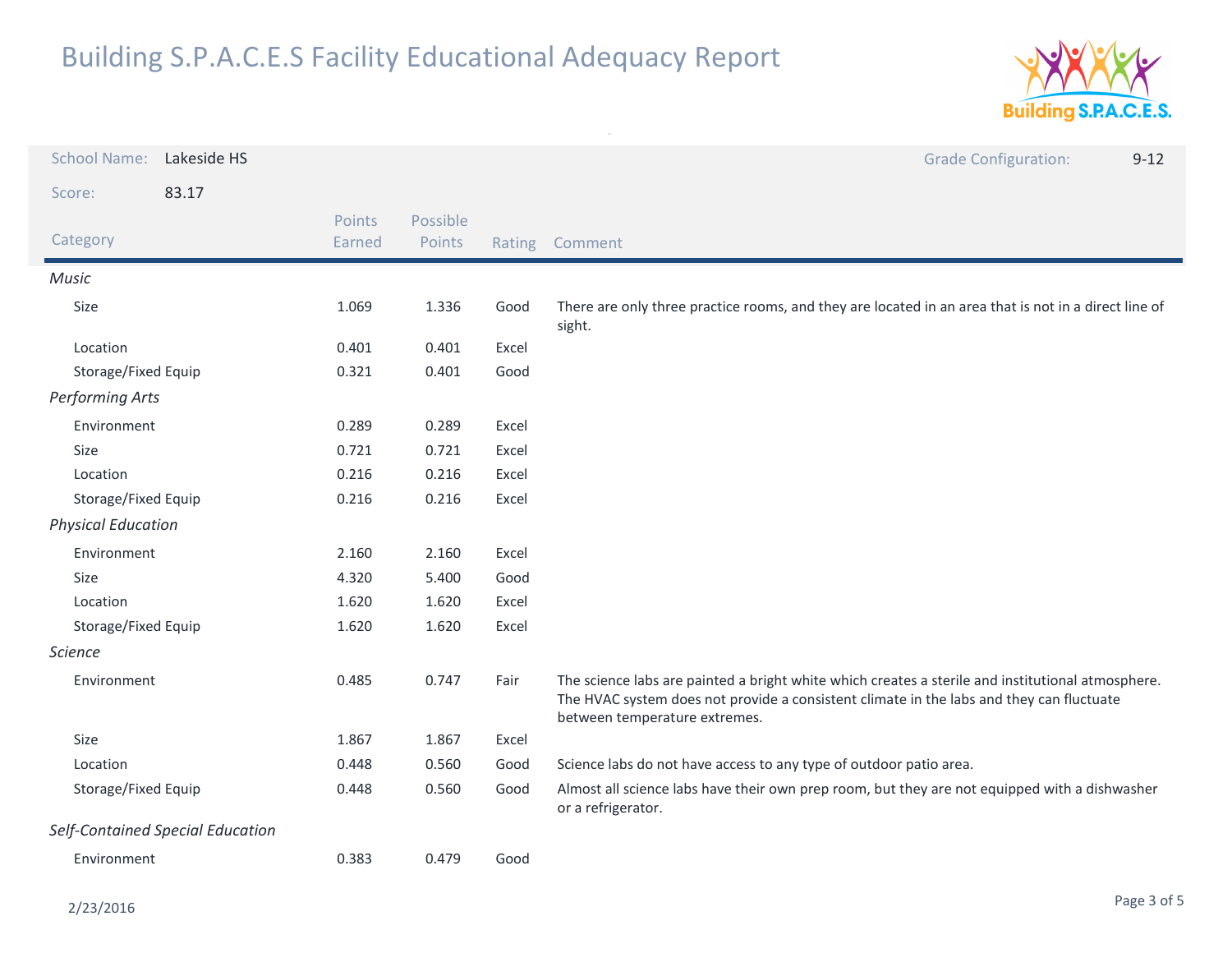

| <b>School Name:</b>                   | Lakeside HS                      |                  |                    |        | <b>Grade Configuration:</b><br>$9 - 12$                                                                                                                              |
|---------------------------------------|----------------------------------|------------------|--------------------|--------|----------------------------------------------------------------------------------------------------------------------------------------------------------------------|
| Score:                                | 83.17                            |                  |                    |        |                                                                                                                                                                      |
| Category                              |                                  | Points<br>Earned | Possible<br>Points | Rating | Comment                                                                                                                                                              |
|                                       | Self-Contained Special Education |                  |                    |        |                                                                                                                                                                      |
| <b>Size</b>                           |                                  | 1.198            | 1.198              | Excel  |                                                                                                                                                                      |
| Location                              |                                  | 0.359            | 0.359              | Excel  |                                                                                                                                                                      |
| Storage/Fixed Equip                   |                                  | 0.359            | 0.359              | Excel  |                                                                                                                                                                      |
| <b>Non-Instructional Spaces</b>       |                                  |                  |                    |        |                                                                                                                                                                      |
| Administration                        |                                  | 2.349            | 2.349              | Excel  |                                                                                                                                                                      |
| Cafeteria                             |                                  | 1.800            | 3.600              | Poor   | The cafeteria is not large enough to accommodate seating for the number of students that are in<br>a lunch period.                                                   |
| Food Service and Prep                 |                                  | 3.676            | 4.595              | Good   | The delivery door does not have a peep hole, and it does not meet the 60" wide standard.                                                                             |
| Clinic                                |                                  | 0.000            | 0.214              | Unsat  | The school has no clinic.                                                                                                                                            |
| Counseling                            |                                  | 0.681            | 0.681              | Excel  |                                                                                                                                                                      |
| <b>Custodial and Maintenance</b>      |                                  | 0.450            | 0.450              | Excel  |                                                                                                                                                                      |
| <b>Student Restrooms</b>              |                                  | 0.534            | 0.821              | Fair   | The only ADA accessible restroom for students is in the special education suite.                                                                                     |
| Faculty Work Space and Toilets        |                                  | 0.641            | 0.641              | Excel  |                                                                                                                                                                      |
| <b>Outside Spaces</b>                 |                                  |                  |                    |        |                                                                                                                                                                      |
| Vehicular Traffic                     |                                  | 0.585            | 0.900              | Fair   | Bus drop-off, and vehicular traffic from student drop-off and visitor parking, all flow into the<br>same parking lot in front of the building.                       |
| Pedestrian Traffic                    |                                  | 0.441            | 0.882              | Poor   | Some of the area on Briarcliff Road, the road directly in front of the school, does not have a<br>sidewalk route, so walkers must travel along the side of the road. |
| Parking                               |                                  | 1.518            | 1.897              | Good   |                                                                                                                                                                      |
| <b>Athletic Fields and Facilities</b> |                                  | 2.488            | 2.488              | Excel  |                                                                                                                                                                      |
| Safety and Security                   |                                  |                  |                    |        |                                                                                                                                                                      |
| Fencing                               |                                  | 0.495            | 0.762              | Fair   | Fencing does not surround the sides and the back perimeters of the building. The fencing that is<br>standing is not at the standard of 6'.                           |
| Signage & Way Finding                 |                                  | 0.720            | 0.900              | Good   | The "Subject to search" sign is not visible.                                                                                                                         |